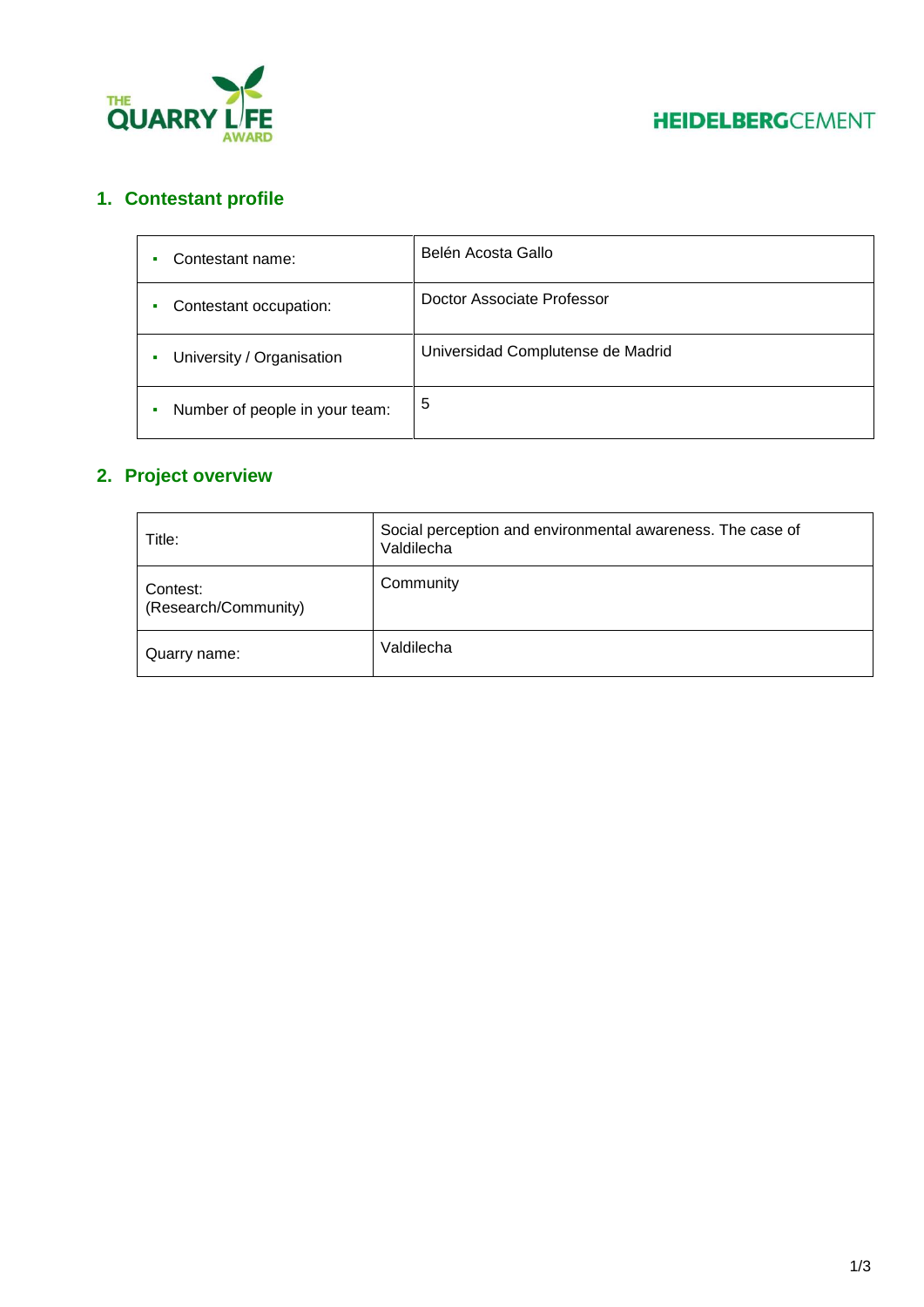

## **Abstract (max 0.5 page)**

The proposal developed has had a strong social commitment, aimed at developing actions that increase environmental and social commitment within priority lines that promote the company's linkage with municipalities adjacent to the quarry. The project has been carried out in the quarry of Valdilecha and its surroundings, an agricultural vocation area with crops and scraps of holm oaks located in the southeast of the metropolitan area of Madrid. The main objectives achieved have been i) to identify the social perception of the inhabitants of the localities near the quarry about the extractive activity and ii) to promote actions for habitat improvement and biodiversity conservation in the territory. In order to identify the social perception of extractive activity, we have designed surveys and carried out street interviews. With almost a hundred interviewees, the preliminary analyses allow us to affirm that the quarry is perceived as a boosting agent of the socioeconomic of the municipality, although its environmental impact on the territory is of great concern. The proposal have had a clear educational and environmental awareness intention, so the participation of the inhabitants of municipalities close to the quarry has been essential. The actions developed have been considered as priority actions for most people interviewed. Active learning of simple restoration with almonds and aromatic plants and habitat improvement techniques to increase biodiversity have been proposed as recognition of the goods and services provided by the territory (water regulation, erosion control, biodiversity and pollination, among others). All the proposed actions have been carried out with the children of the municipalities. The incredibly curious kids have come every time to enjoy and learn and they have let us know every time we offered a new workshop. They have always expressed their desire to continue participating in new workshops, and all this enthusiasm for learning and enjoying is reflected brilliantly in all the videos we have edited in this project.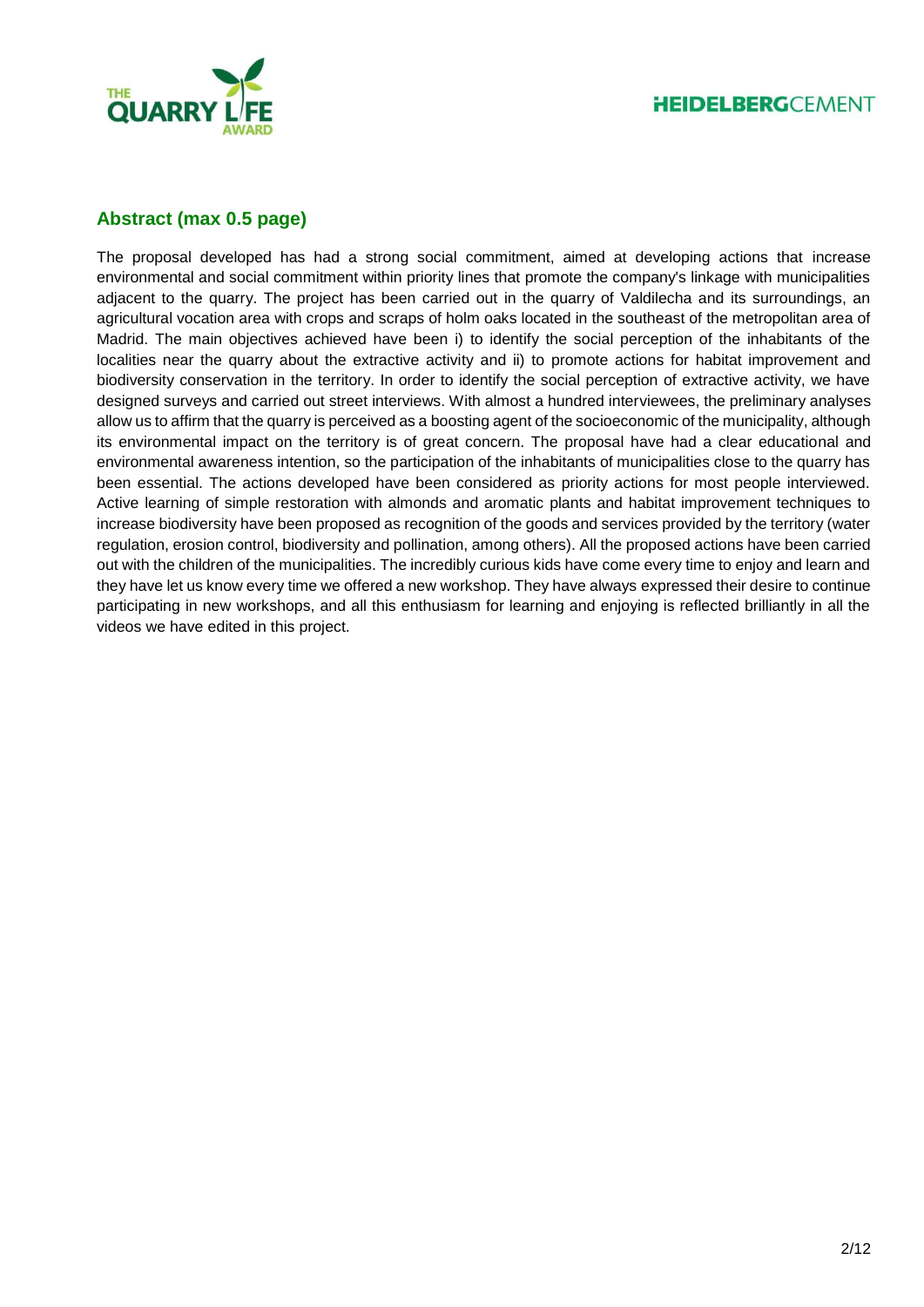

# **Final report**

### **1. Introduction**

Considering the need to take into account social reality, previous experiences and the evaluations of the local population on any economic activity that involves the extraction of natural resources, a pilot experience is proposed with a strong environmental and social commitment. It aims developing actions that promote the company's linkage with nearby municipalities, as well as raising awareness in the integration of socioeconomic development and environmental quality.

The objectives of the proposal are:

- **1)** to identify the social perception of the extractive activity of the company among the inhabitants of the surrounding municipalities;
- **2)** to establish the necessary awareness-raising actions for the exploited lands landscape recovery
- **3)** to incorporate citizen participation in the design and implementation processes of the actions for the restoration of mining areas
- **4)** to make the activity of the quarry visible, explaining limestone extraction and the activity of the landfill as a complementary activity

The project is proposed as a case study in the Valdilecha quarry and its surroundings. The quarry is located in the municipality of Valdilecha belonging to the Las Vegas Region, and located in the southeast of the metropolitan area of Madrid, Spain (Fig.1). The activity of the quarry is focused on the limestone extraction, so abundant in this basophil region. The surroundings are characterized by their lowlands landscapes, such as hills and ravines that always have presented an antrophogenic pressure, since this region has a great agriculture heritage. The whole region has a typical Mediterranean climate, mainly characterized by its strong temperature contrast between summer and winter. The summers are very warm, and the winters are long and cold, more or less humid. This continental Mediterranean climate is also characterized by suffering a strong drought summer period. The native flora and fauna are adapted to this long hydric stress period, having developed different survival strategies.

The project team is scientifically and technically qualified for all the activities considered. We are consolidated professionals in the field of ecology, ecological restoration and environmental education. Collaboration has been required from the schools and public centres, as the City Council, in the municipality of Valdilecha and its surroundings. The inhabitants of the municipalities voluntarily participated in the surveys and interviews. The workshops have been held with schoolchildren from the municipality of Valdilecha. The participation of Hanson/Heidelberg Cement Group and its employees has also been essential for the development of all actions.



Fig. 1. Map of location. The project has been developed in the province of Madrid (central Spain), in the municipalities of Valdilecha and surroundings, where the HeidelbergCement quarry is located.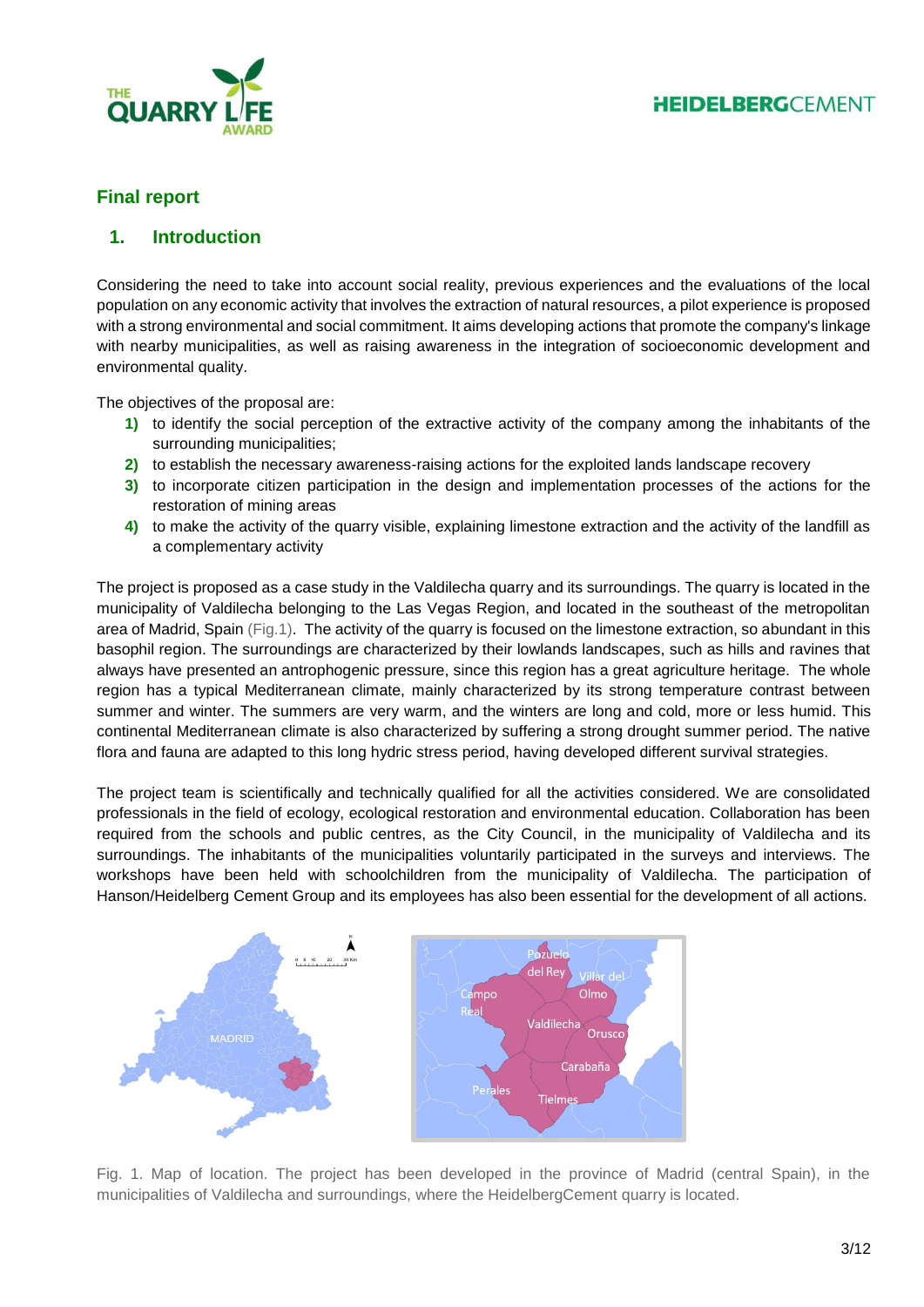

## **2. Actions and activities:**

To achieve the proposed objectives, different actions have been planned and carried out. These actions are divided into two lines: **(A)** the study of the social perception in first place, and **(B)** environmental recovery and awareness in second place. Even though the actions have been planned in two separate aspects, they are strongly related in a feedback that we have to consider, creating a circle in which social perception conditions the actions that have to be done related to awareness and the awareness will modify the future perception<sup>1</sup>. Taking this into account, different actions have been developed with an important divulgation work.

### **2.1. Study of social perception**

The study of the social perception took place mainly in Valdilecha and surrounding villages as Tielmes, Campo Real and Carabaña. In view of the need to take into account social reality, the project addressed the social perception of quarry mining activity in the municipalities of Valdilecha and surrounding areas. We have designed street interviews and social perception surveys to identify the social perception of the inhabitants of the localities near the quarry about the extractive activity. A short questionnaire was distributed in public centres and social spaces such as the schools and senior centres. This questionnaire was also filled up directly by street level surveys.

A preliminary scoping analyses has been made with the data collected from almost a hundred people interviewed<sup>2</sup> (first exploratory analyses with the data collected from almost a hundred people interviewed, n=96). After the exploration of the matrix, we were left with 80 valid interviews that allow us to characterize and approach the social perception about the quarrying activity. It should be mentioned that women were more receptive to answer interviews.



Fig. 2. Social perception about the environmental effect on the quarry (n=96)



Fig. 3. Social perception about the economic effects of the quarry (n=96)

l

<sup>1</sup> Watch Social perception and environmental awareness: Valdilecha. <https://www.youtube.com/watch?v=YTAq8nisB-4>

<sup>2</sup> adults: always over 18 years old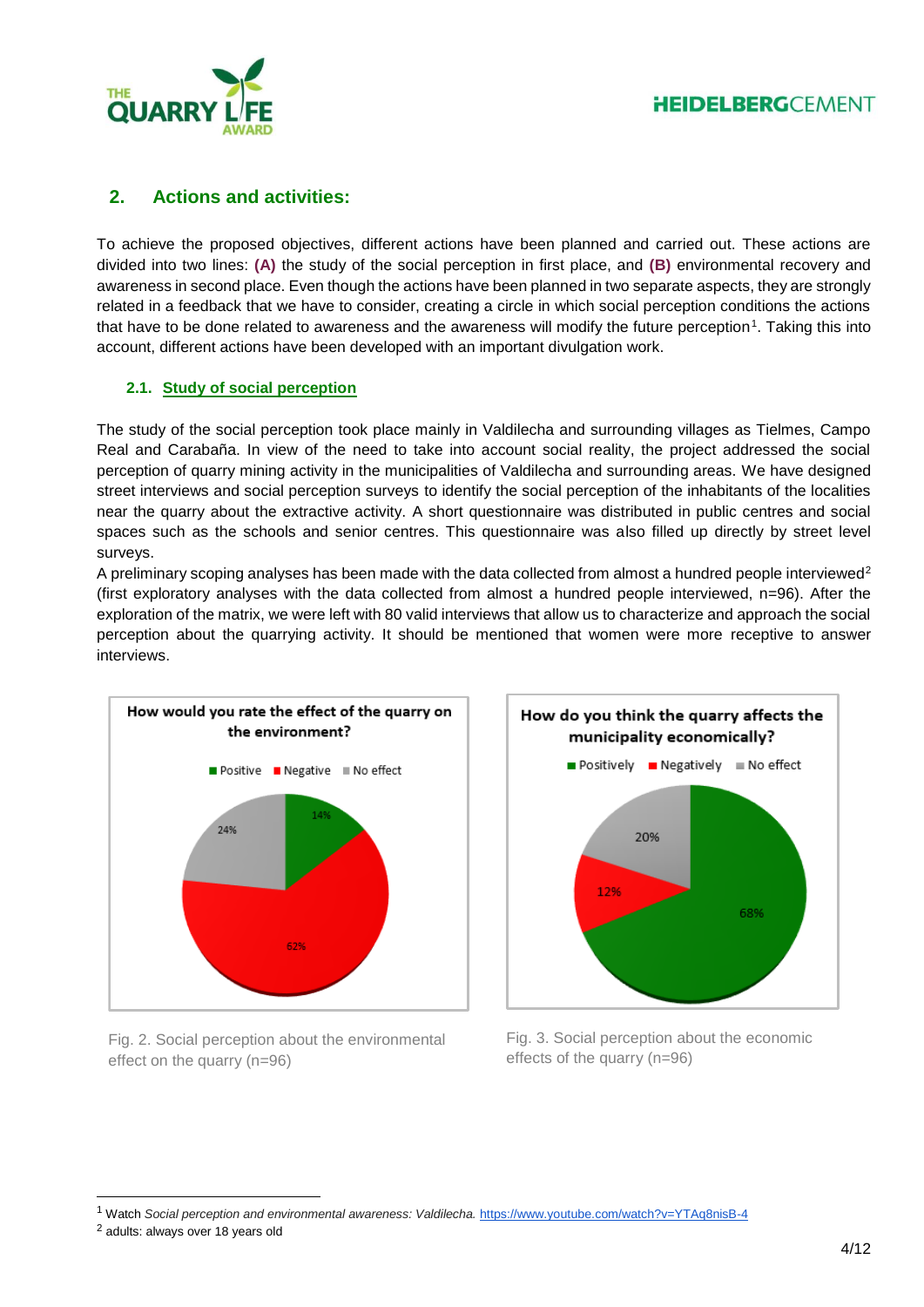



After analyzing the perception data matrix, we highlight the following relevant results:

- The mining activity is considered worrying for the environment, for most people (Fig.2).
- But nevertheless, it is mostly perceived as a source of economic wealth capable of boosting the employment of the surrounding municipalities (Fig.3.).
- Mostly, they have knowledge of the quarry but have not had the opportunity to visit it<sup>3</sup>. Despite being less than 15 km from the town of Valdilecha, nearly 25% of those interviewed are unaware of the existence of the quarry. 85% of the interviewees have never got the opportunity to visit the quarry, and only 15% of the inhabitants have visited the quarry at some time.
- Almost 40% of the people do not know what type of materials are extracted from the quarry.



Fig. 4. Social perception about the environmental effect on the quarry (n=96)

The actions we proposed at the beginning of the project, and without even knowing the opinion of local people, have been chosen by more than 80% of the population as priority actions for socio-economic and environmental development of the municipality of Valdilecha and surrounding areas: **i)** Planting in bare soil, in our case with almond seedlings and aromatic plants, has been considered by more than 90% of those interviewed as a priority action. As well as **ii)** the need to carry out environmental education workshops among the population. **iii)** The placement of nests and shelters is also considered vital to increase the biological richness of the environment of the municipality (Fig.4).

At a local level, the people interviewed have an average perception of socioeconomic change and almost all of them have detected a population and in the immigrant population increase. They are also aware of broader scale phenomena such as climate change, carbon emissions, and scientific and technological advances.

### **2.2. Environmental awareness**

l

The activities related to environmental recovery and awareness have taken place with inhabitants of Valdilecha and the surroundings, most them children belonging to the public school of Valdilecha (CEIP Miguel de Cervantes). The collaboration of the school's parents association (AMPA), the proper school and the Hanson/Heidelberg Cement Group has been required with very satisfying results. To promote these activities, informative posters were designed and distributed, as well as different videos and infographics were created to divulge what has been learned and done during the workshops. During both workshops the activity of the quarry has been explained.

 $3$  It must be taken into account that the interviewees were all adults; they mentioned that many children do visit the quarry with the school).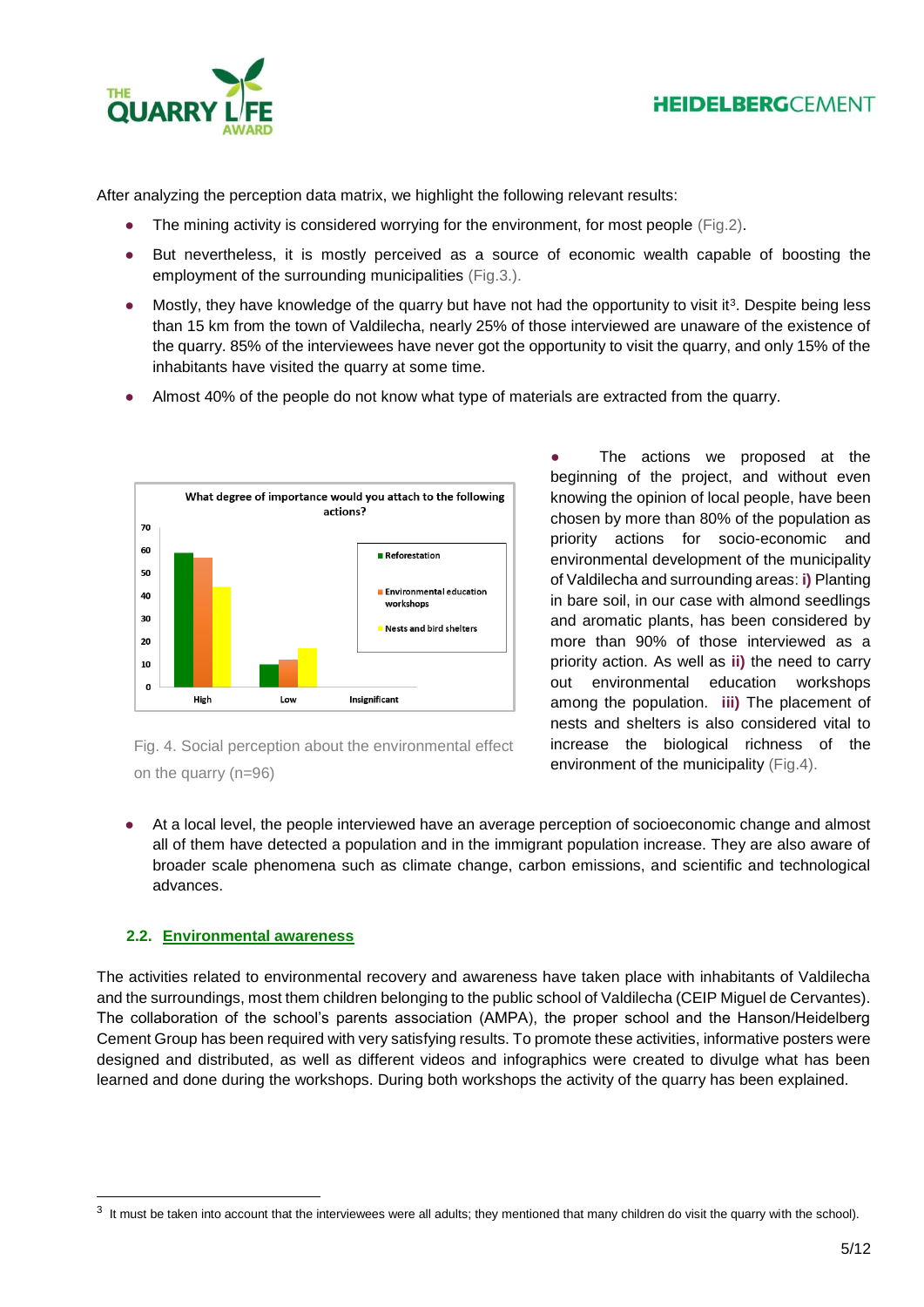



#### ❖ **Forestry workshop**

l

The objective of the workshop was to take advantage of the reforestation of a certain area of the quarry to create an open-air classroom where the importance of biodiversity could be transmitted. The design and elaboration of this action has taken three steps:

- **I. Floristic characterization** of the study area. In order to select suitable species for the reforestation of the quarry area, a floristic data analysis of the area was carried out with a GIS program. For the characterization the floristic data from the Geoportal of the Spatial Data Infrastructure of the Community of Madrid (IDEM) was overlapped with the data of the municipality of Valdilecha and surroundings (Perales, Tielmes, Carabaña, Orusco, Villar del Olmo, Pozuelo del Rey and Campo Real). The adjacent municipalities have been taken into account in order to increase the representativeness of the area avoiding as much as possible the pressures that the municipality of Valdilecha may have suffered in the past. Once the data was processed, a list with the most representative species was generated.
- **II. Plant species selections.** For the workshop, three species were chosen: *Prunus dulcis* (almond tree)*, Rosmarinus officinalis* and *Thymus vulgaris.* The almond tree was selected for several reasons. In first place, it is a tree with an important traditional use in terms of crop separation, in fact it is frequent to find this type of trees on the edges of the plots. This has not only been useful for farmers, but also for different species of this agro-ecological ecosystem as they may work as small ecological corridors. In second place, the almond tree has been selected for its culinary interest, providing the community a natural alimentary resource. As for the aromatic species, both rosemary and thyme have been selected for their interest in the traditional Spanish cuisine and for their important role in attracting pollinators. All the seedlings were bought at local nurseries.
- **III. The workshop.** The workshop took place the 5th of May in the Hanson/Heidelberg Cement Group's quarry plot. The participants where mainly children from Miguel de Cervantes public school, some of their parents, members of the parent's association and members of the team project. The activity began with the departure from the school by private bus to the quarry, taking advantage of the trip to explain the development of the activity. Both the seedlings and the materials for the activity were provided to the stakeholders. The members of the project have participated in other activities with children involved. This has given them the necessary experience to identify those rest and creative concern needs that characterize children. In order to cover those needs, seasonal fruit, water and sun hats were provided. These caps were used as a canvas for children to illustrate their experiences of the day, as can be seen in the video $4$ .

During the workshop, two main activities were done. The main activity **(A)** was the **plantation of almond trees and aromatic species** by the children and the other participants. At the beginning they were explained how to do the plantation and then they were accompanied and helped during the whole day. During this process a lot of concepts were explained and related, as the role of pollinators as an ecosystem regulatory service, the importance of the conservation of native species and the concepts related to biodiversity, and a lot of questions were resolved. There was conscious intention to explain all these concepts while the activity was taking place in order to settle knowledge in a context, instead of isolating theoretical knowledge.

<sup>4</sup> See divulgation section (2.3) or *Forestry workshop - Quarry Life Awar[d https://www.youtube.com/watch?v=dEnuAZMkVHE&t=](https://www.youtube.com/watch?v=dEnuAZMkVHE&t=)*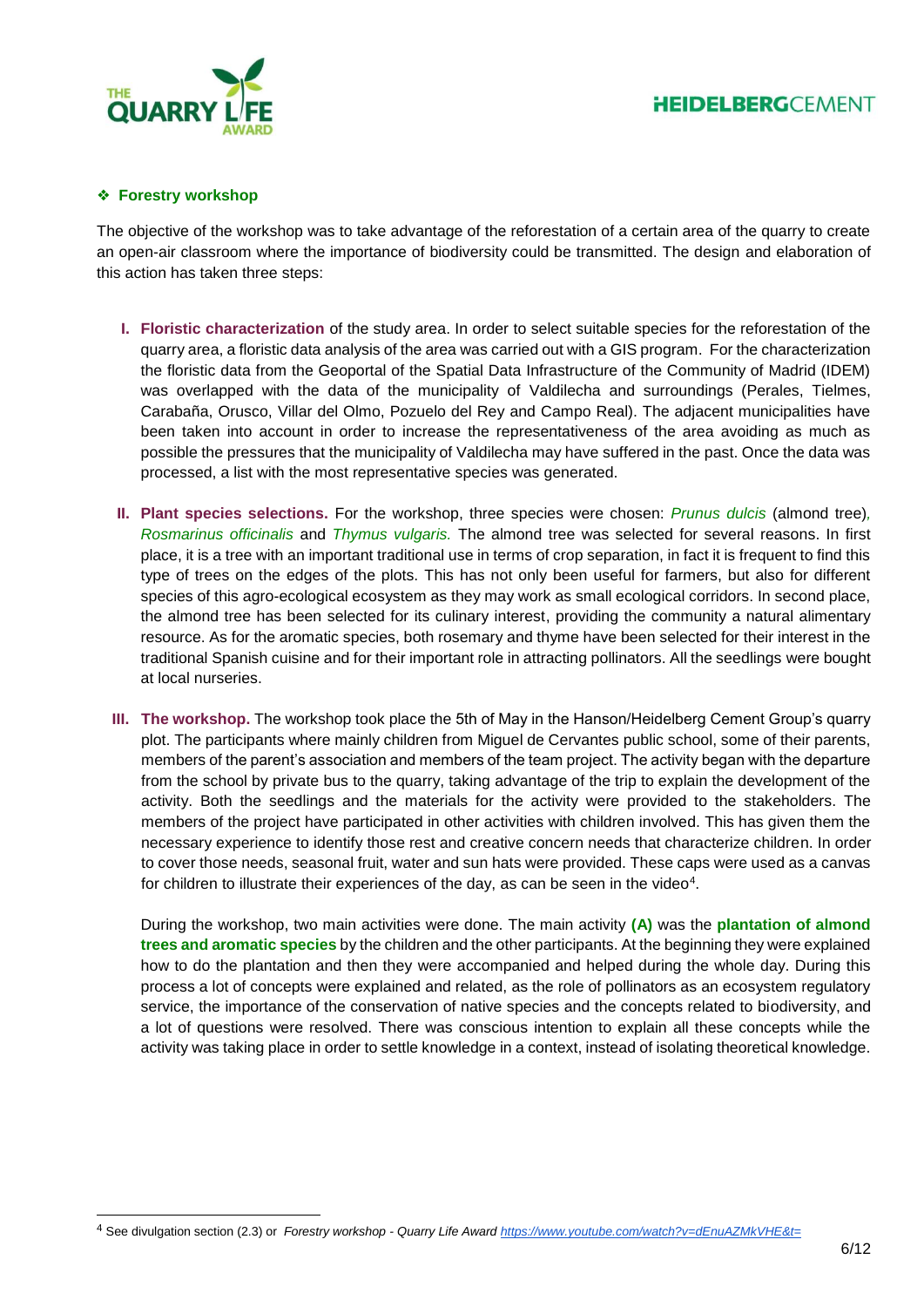

The second activity **(B)** that was carried out during the day was a little **field experiment to illustrate the importance of the vegetation cover as a protector layer against erosion and a natural**  water filter (Fig. 5.). For this experiment three bottles were cut and prepared to simulate different environmental situation: **i)** a vegetation covered soil, **ii)** a litter covered soil and **iii)** a bare soil. The children had to water each bottle simulating the rain and then collect the water filtered through the soil. The final result were then observed and commented, in order to show how a vegetal cover prevents erosion and filters better the water. The children also created a poster to illustrate all the acquired concepts to, once again, try to internalize and settle what has been learned<sup>5</sup>.



Fig. 5. Children during the field experiment showing the three environmental situations.

At the end of the workshop around 100 almond trees and 50 aromatic seedlings were planted. The almond trees were planted forming a continuum near the edge of the plot, while the aromatic plants were planted in a rocky area where other adult specimen were found (Fig. 6). After this event, an important monitoring work has been carried out to determine the success of the reforestation, with more than 85% of the seedlings surviving. Irrigation has been carried out during the summer months to guarantee a minimum water supply to all individuals.



Fig. 6. Picture where the almonds planted area (purple) and the aromatics planted area (blue) is drawn. The white dotted line represents the plot boundaries.

#### ❖ **Biodiversity shelters workshop (nest-boxes workshop)**

l

The biodiversity workshop consisted in the assembly and placement of bird nesting boxes as well as bat shelters and insect hotels, highlighting their importance as dispersing agents and pollinators. It took place at a pine forest near the village the 3rd of June. Once again all the materials where provided: recycled wood with the necessary measures, tools, sprays, varnish, and paint brushes.

<sup>5</sup> See divulgation section (2.3) or *Soil erosion experiment <https://www.youtube.com/watch?v=phJfIW6PMKw&t=>*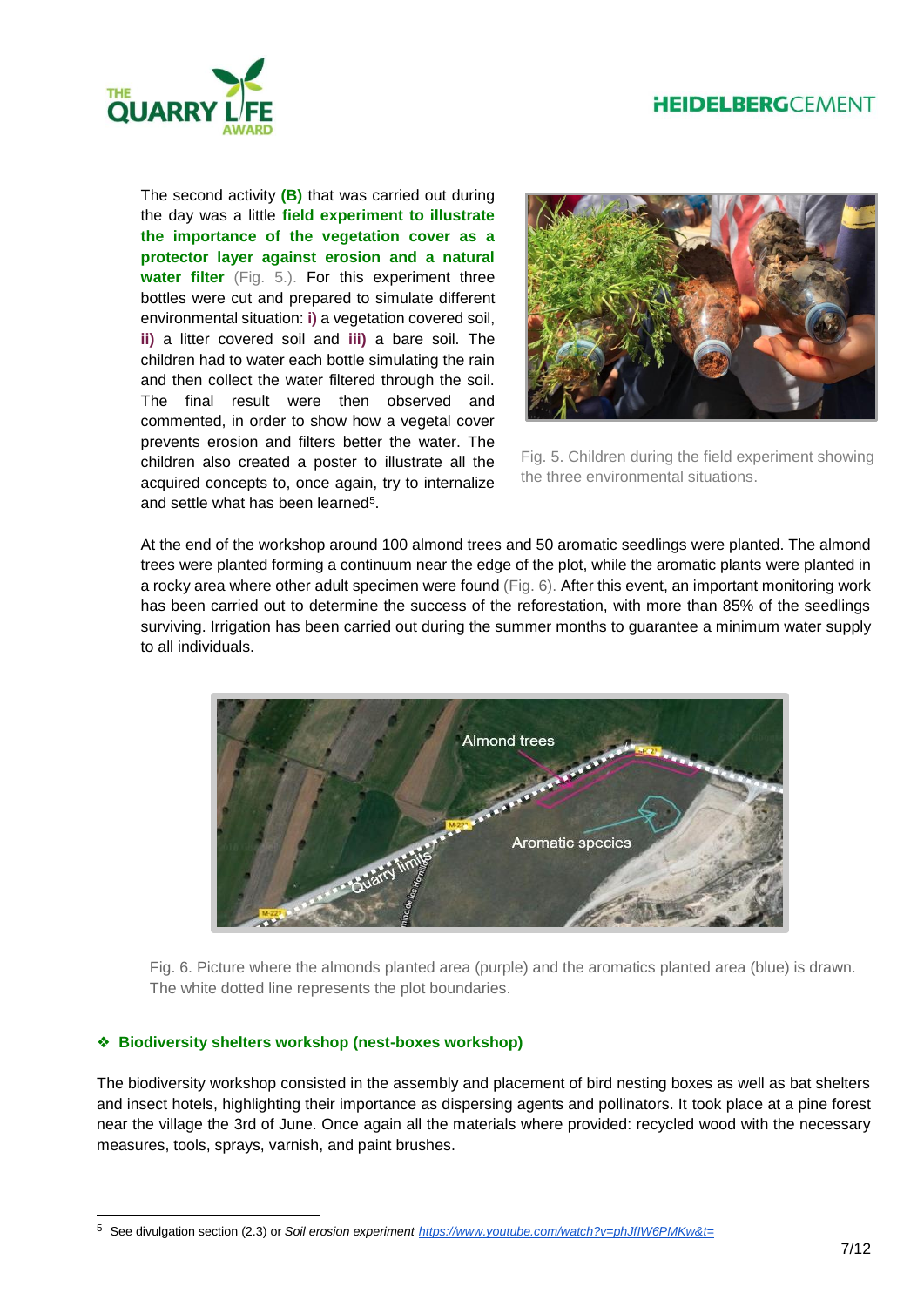# **HEIDELBERGCEMENT**



The activity began with the explanation of how nest boxes are assembled and why it is important to measure the box according to the potential host. The participants could then start working on their boxes (Fig. 7.). During the workshop an environmental training session was integrated, in order to explain **i)** the role of birds as the essential seed dispersal agent and land re-colonization processes, **ii)** bats as an alternative in the biological control of insect pests and **iii)**  insects as the most important pollinator agent. After all the nest boxes and shelters were finished, the group hung them in different points of the municipality, as the pine forest, the park and the schoolyard. Apart from making nest boxes, the children were able to develop their creative side as they were provided with paintings and markers. In addition, they could learn a little better different birds that are in their municipality by mounting birds mobiles and thanks to the folders that contained different sheets with birds from the area that were



Fig. 7. Children during the biodiversity shelters workshop assembling a insects hotel.

distributed by the project team. All these activities are collected in the video of the workshop<sup>6</sup>.

#### **2.3. Divulgation:**

l

In order to strengthen the actions of social perception and environmental awareness, special attention has been given to the sharing of everything studied, learned and done during all actions, always with an accessible and nontechnical vocabulary. The platforms used to disseminate all this content are: the blog of the QuarryLife Award, the parents association of the school CEIP Miguel de Cervantes's blog and YouTube. The divulgation material has been generated in several formats, such as videos, infographics, posters, handwritten diagrams and several work entries. All the material has been powered by team members with the participation of the children of the workshops.

- Two **informative posters** were made about the workshops intended to the inhabitants of Valdilecha, one per workshop. Information about the day, the theme, the place and contact address was given.
- **Videos** uploaded through YouTube, available in the QuarryLife Award blog:
	- *Social perception and environmental awareness: Valdilecha:* a visual thinking made by team members that explains how the project was designed and what we expect from it.
	- *Representative plant species: Valdilecha.* A view of the process of the floristic characterization with the final results. *[https://www.youtube.com/watch?v=M1VcHuBp\\_bM&t=3s](https://www.youtube.com/watch?v=M1VcHuBp_bM&t=3s)*
	- *Forestry workshop - Quarry Life Award.* A summary video about the forestry workshop where all the work done and the concepts learned are reflected. *<https://www.youtube.com/watch?v=dEnuAZMkVHE&t=>*
	- *Soil erosion experiment.* In this video the experiment done in the forestry workshop day is explained with the children's handwritten diagram. During the video numerous concepts related to soil erosion and water quality and flow are developed with a user-friendly vocabulary. *<https://www.youtube.com/watch?v=phJfIW6PMKw&t=>*
	- *Biodiversity shelters workshop.* This video narrates the steps followed during the nest-boxes workshop as: 1. Learn, 2. Action, 3. Play. Once again, the team members pursue the conception of a learning attached to the game. *<https://www.youtube.com/watch?v=soU-hGJE1AA>*
	- *DIY: nesting boxes - Quarry Life Award.* A Do It Yourself video that describes how a nest box is made and the materials you need. In particular, this video explains how to assemble an insectivore box, a bat box, and a little owl box. *<https://www.youtube.com/watch?v=H7LW2jVhets&t=14s>*

<sup>6</sup> see divulgation section (2.3) and *Biodiversity shelters workshop - Quarry Life Award* <https://www.youtube.com/watch?v=soU-hGJE1AA>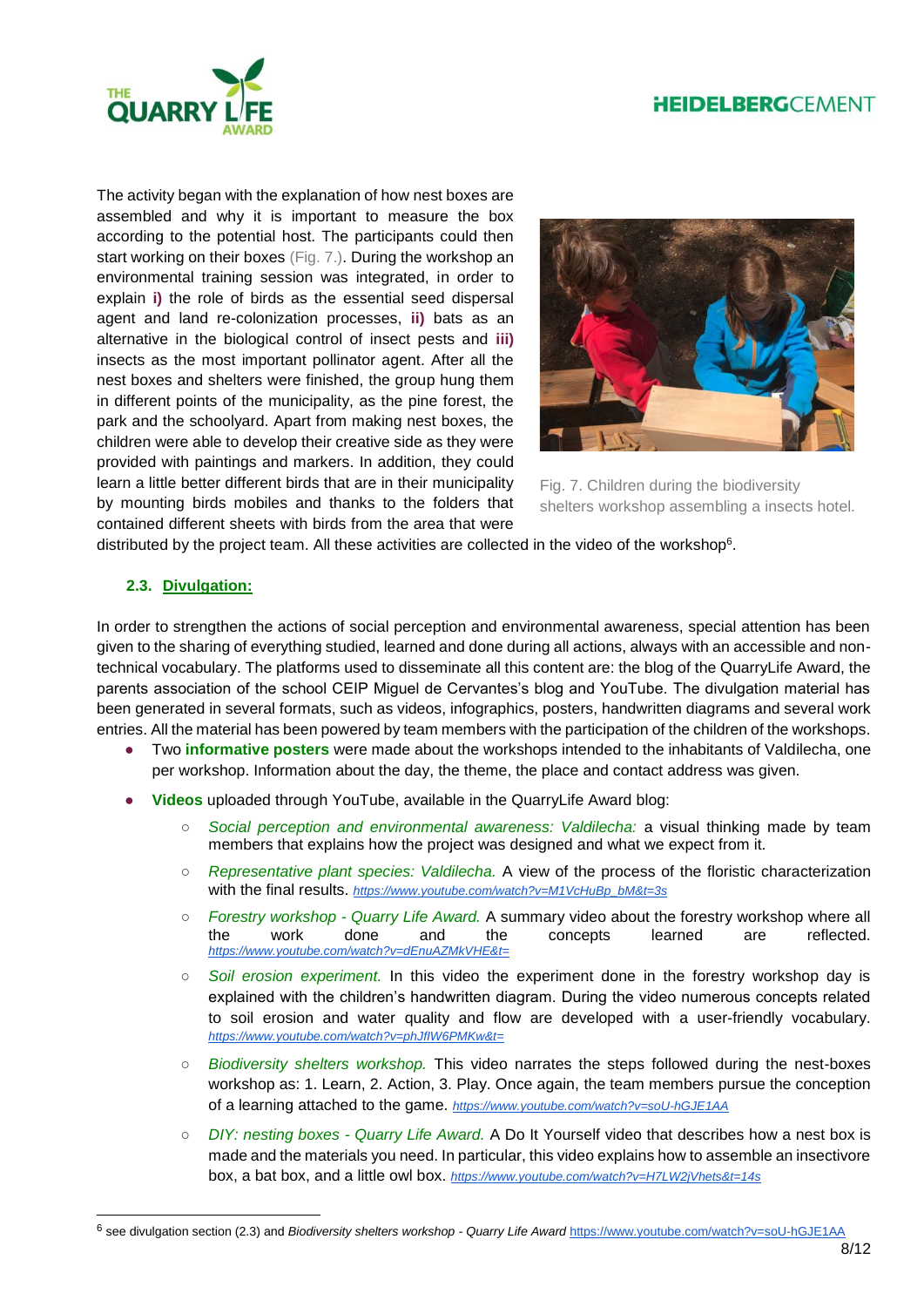



- **Infographics**: the project members created two educative infographics related to the workshop issues.
	- *Benefits of bats and birds,* in relation with the role as pollinators and seed dispersers amount other information (Fig. 8.).
	- *Reasons for planting trees,* because they provide ecosystem services that include storing and sequestering atmospheric carbon, improving air and water quality, and controlling stormwater, among others (Fig. 8.).



Fig. 8. Infographics *Reasons for planting trees* and *Benefits of birds & bats.*

● **Blog entries**: a total of 24 posts have been done in the QuarryLife Blog in order to inform about the project development as well as to extend the information given during the interaction with the community. This entries not only contain all the resources generated such as videos, infographics, posters but also information about the plantation status, a series of entries titled *"Learning from the weather 2018 in Valdilecha"* in which it is explained, in detail and with a simple but rigorous vocabulary, why this spring has been more rainy than usual, associated with a displacement of the polar vortex, and posts related to the surveys done.

In addition, to show the interest that HeildelbergCement places on all these actions, the QuarryLife logo has been made visible in different ways. The cars and buses involved in the workshops carried the logo in a visible way and all the nest boxes were marked by spry with it. All these details are visible in the videos and in the blog itself.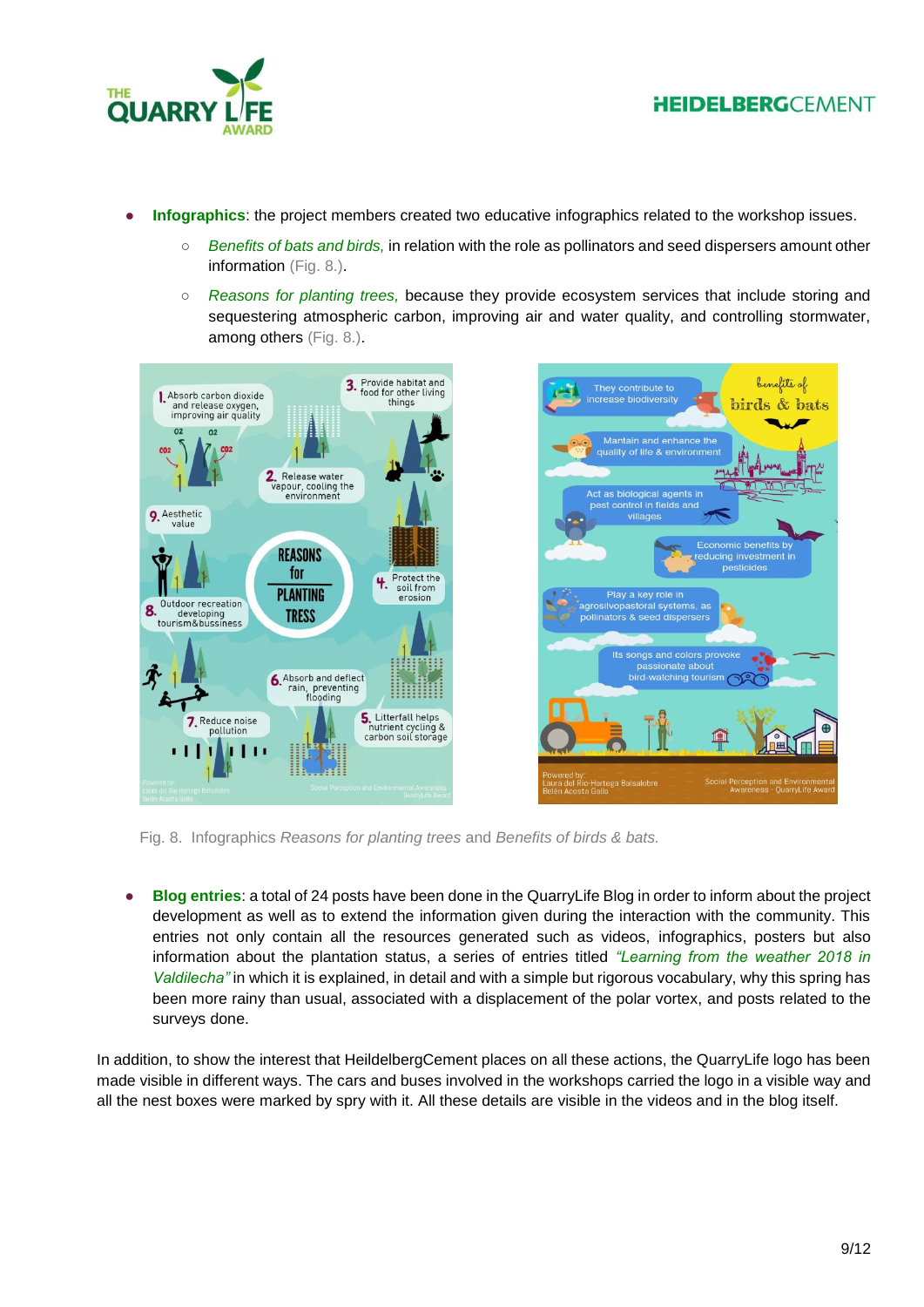

### **3. Discussion:**

The final evaluation of the work has been done of both lines of action separately, since each one has required protocols, actions, public and different objectives. Regarding the **Social Perception line**, the final sensation has been very satisfying because the obtained data from the surveys and the interviews are representative of Valdilecha's municipality. The team has done a great effort to obtain and analyse these data, and finally the sample consists of almost one hundred valid fields, out of a total population of 2000 inhabitants. This size gives statistical validity to the data obtained, so the effort has been worthwhile. With the results obtained, it is possible to design priority lines of action with the main environmental and social concerns identified, as well as the local population understanding of any economic activity that involves natural resources extraction. The interviews invite us to rethink and broaden the project perspectives. The team is happy to know that the actions we proposed have been identified by the community as the main priority actions for the socio-economic and environmental improvement of the region. We also would like to emphasize in that the analysis of these data made in this work could be considered as a superficial vision, and that perhaps with more means, especially time, it would be interesting to make a deeper analysis that would draw new sociological conclusions.

Concerning the **Environmental Awareness line**, the team also feels satisfied with the final results. It has been a very hard work due to the scarcity of resources and personnel, since all the workshops have been designed, organized and carried out by team members, but the reception that these workshops have had has been much greater than expected. We have felt strongly supported by the school's parents association (AMPA) and by HeidelbergCement Group, what made the development of the workshops easier. The reception by the children has also been very satisfactory, as we have seen that the assistance was extended from one workshop to another and the children always seemed to want more. On the other side, it would have been interesting to do more workshops with other schools but this was not possible because of the time and the small number of people that integrate the project team. With respect to the plantations made in the forestry workshop, the team is also very satisfied with the efforts done to do a follow-up work in the plantation. This monitoring has allowed a 85% of the seedling survivor this summer, so the team is very optimistic about the future of the plantation. Initially, a technical assistance was budgeted for the audiovisual material, but a subsequent readjustment of the budget meant that all this material should be created by the members of the team itself. This was a challenge that in the end could be solved with a more than satisfactory result.

#### **Added value for the community:**

This social research and biodiversity conservation project provided an integrating perspective, encouraging the **participation of all social agents** involved in the socio-economic development of the territory where aggregate extraction is located. The possibility of actively participating on proposals to improve habitat quality and biodiversity conservation empowered the inhabitants of municipalities, probably stimulating their participation in future territorial planning processes. The Valdilecha environment is the result of historical shaping landing processes natural and cultural- that has had a predominantly agricultural use. Now a days, the territory is subjected to market forces which lead to the intensification or the abandonment of crops. The mining operations without compromising the environmental sustainability is vital for the well-being of the community. **Recognizing the value of the goods and services provided by the territory** (water regulation, erosion control, biodiversity, pollination, biological pest control) and the active learning of simple techniques for improving the habitat is important for the schoolchildren, and it also offered leisure alternatives that combine outdoor activities with the enhancement of their territory. In the educational aspect, the students participating in the workshops have not only been able to understand many ecological concepts but also have the opportunity to appreciate a long-term reward of their effort in the present with almond trees planting. This is directly connected to the **patrimonialization of the territory,** since an action that identifies as yours, in a given moment can add great value to an area.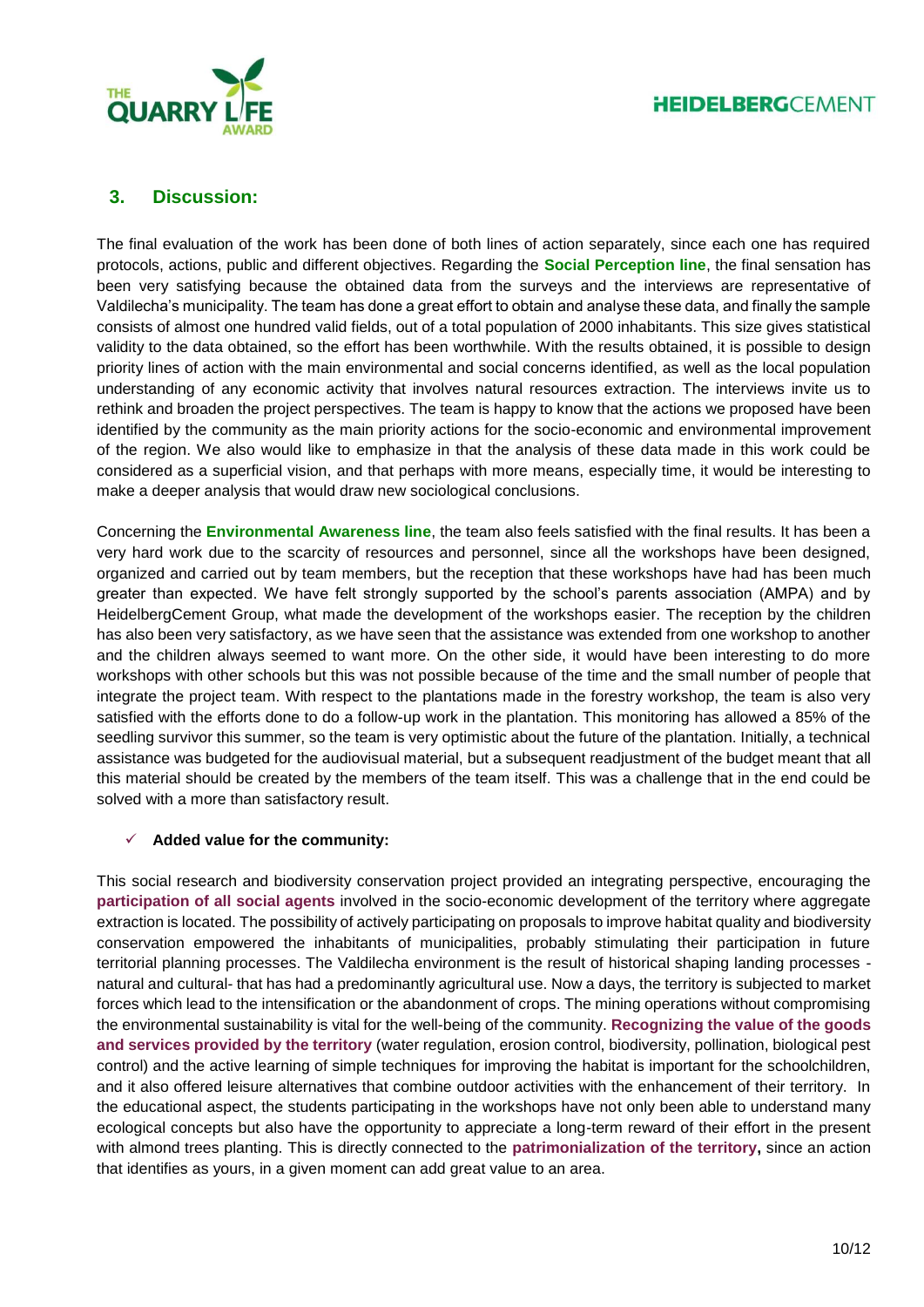



#### **Added value for the site:**

Hanson/Heidelberg Cement Group, a company that is committed to policies with a strong environmental and social commitment, will see its Corporate Social Responsibility (CSR) practices reinforced. With the results obtained in the analyses of the surveys, it will be possible to design priority lines of action with the social concerns identified. The proposed actions for restoring the land with aromatic plants, facilitating the nesting of insectivorous birds, or small birds of prey, will **increase the biological richness** of the area, a cornerstone of the proposals financed by Hanson/Heidelberg Cement Group. The bat shelters and the strategically located insect hotels had a clear educational and environmental awareness intention. The participation of schoolchildren and neighbours facilitates future processes of citizen participation, notably improving the company's image. The pilot experience, in some of the techniques proposed here, could be witness to future actions in similar environments at a really low cost. The Hanson/Heidelberg Cement Group logo was printed on the nest boxes, shelters and hotels that were installed, not only in the surroundings of the quarry, but also in the rural areas themselves, identifying the **quarry as an opportunity for unique fauna**, which is also committed to integrate economic development with social welfare and sustainability criteria.

### **4. Deliverables:**

This project has a universal approach, indeed, it is a pilot experience that can be applied and extended to any other place in the world as long as a readjustment of the socioeconomic and environmental context is made to avoid a social or ecological shock. The awareness workshops can be carried out anywhere, whenever the environmental needs of the place are taken into account, for example, in this area the plants planted where native species and the nest boxes were designed for the passerine birds, so frequent in this area. All the divulgation material, as infographics and some videos like the DIY, can be used by the company and anyone who is interested as educational resources.

Another characteristic of the project is that it is based on mid-term follow-up. The almond trees may require some cares during the first years of development to ensure maximum survival. The nest boxes also require a follow-up during their use. It is necessary to do some maintenance and cleaning of the boxes, in order to extend their usability as much as possible. These boxes can be used in future to carry out faunal studies.

The data obtained with the interviews and surveys can undergo a much deeper analysis than the one carried out in this project that may be of interest to the company, since they can extract the perception and opinion that people have about the company's activities. With this type of information the company can develop actions from real and representative data, which may have a bigger social effectiveness.

# **5. Final conclusions:**

- $\checkmark$  The proposed actions (reforestation, biodiversity increasing techniques, and environmental awareness workshops) have been identified by the community as the main priority actions for the socio-economic and environmental improvement of the region.
- $\checkmark$  There has been a high participation in the street interviews, achieving a sample with statistical validity allowing to infer several conclusions from the data.
- $\checkmark$  As a priority line, HeidelbergCement can pay attention to the fact that 25% of the population did not know about quarry existence, and that 40% does know about it but does not know what type of material is being extracted. This type of data can be a starting point for scheduling environmental education talks or other workshops in the future.
- $\checkmark$  The mining activity is considered worrying for the environment, though it is mostly perceived as a source of economic wealth capable of boosting the employment of the surrounding municipalities
- $\checkmark$  The kids have comprehend vital ecosystem processes such as pollination and seed dispersal, soil processes (water retention, runoff, infiltration) and landscapes dynamics during the workshops.
- $\checkmark$  A lot of informative material has been generated (videos, infographics, blog posts), and has been requested by the schools for future use.